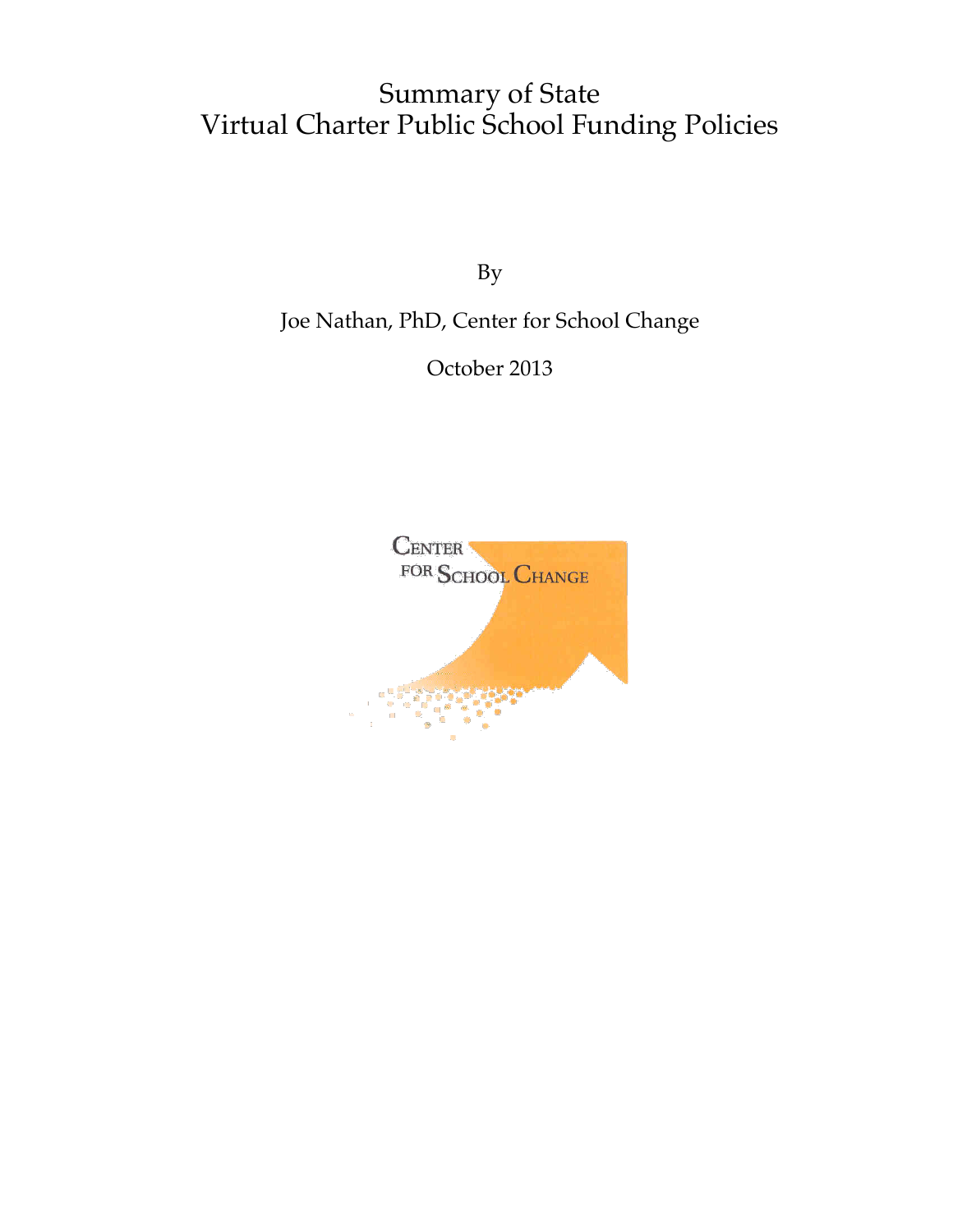## **EXECUTIVE SUMMARY**

This paper summarizes a year long survey completed in September 2013 about virtual charter schools in 42 states and the District of Columbia. The survey was carried out to answer three questions that state policy-makers, educators, parents and other people have asked.

- 1. Do states that permit charter public schools also permit virtual charter public schools?
- 2. In states where the answer to the first question is "yes," do virtual charters receive the same per pupil funds from the state as "bricks and mortar" charter public schools?
- 3. In states that permit virtual charters but fund them differently than bricks and mortar charter schools, what are the broad outlines of the funding system for virtual charters?

Several major patterns emerged:

- 34 states with charter laws permit both virtual and "bricks and mortar" charter public schools
- Six states permit "bricks and mortar" charters and prohibit virtual charter schools
- Several laws are silent on the virtual charter issue

Of those states permitting virtual charters,

- 19 states fund virtual charter schools at the same per pupil level as bricks and mortar charters
- 10 states fund virtual charters at somewhat lower levels than other charter schools
- Funding details vary in several other states

The report concludes with several questions for policy-makers to consider.

- Should the state pe**rmit stud**ents to attend virtual schools part time, as well as full time? If yes, how should the allocation of funds be determined?
- Should there be any relationship between the characteristics of students served, and the funding that is provided? For example, should virtual or hybrid schools serving students from low-income families receive additional funds per pupil?
- Does the state want to limit charter contracts to non-profit organizations, as some states have done?
- What mechanisms has the state put in place to measure "value-added" i.e. how much growth students make in any school, including but not limited to a virtual or hybrid school?
- What mix of measures is a state using to assess student progress, in addition to standardized, statewide tests?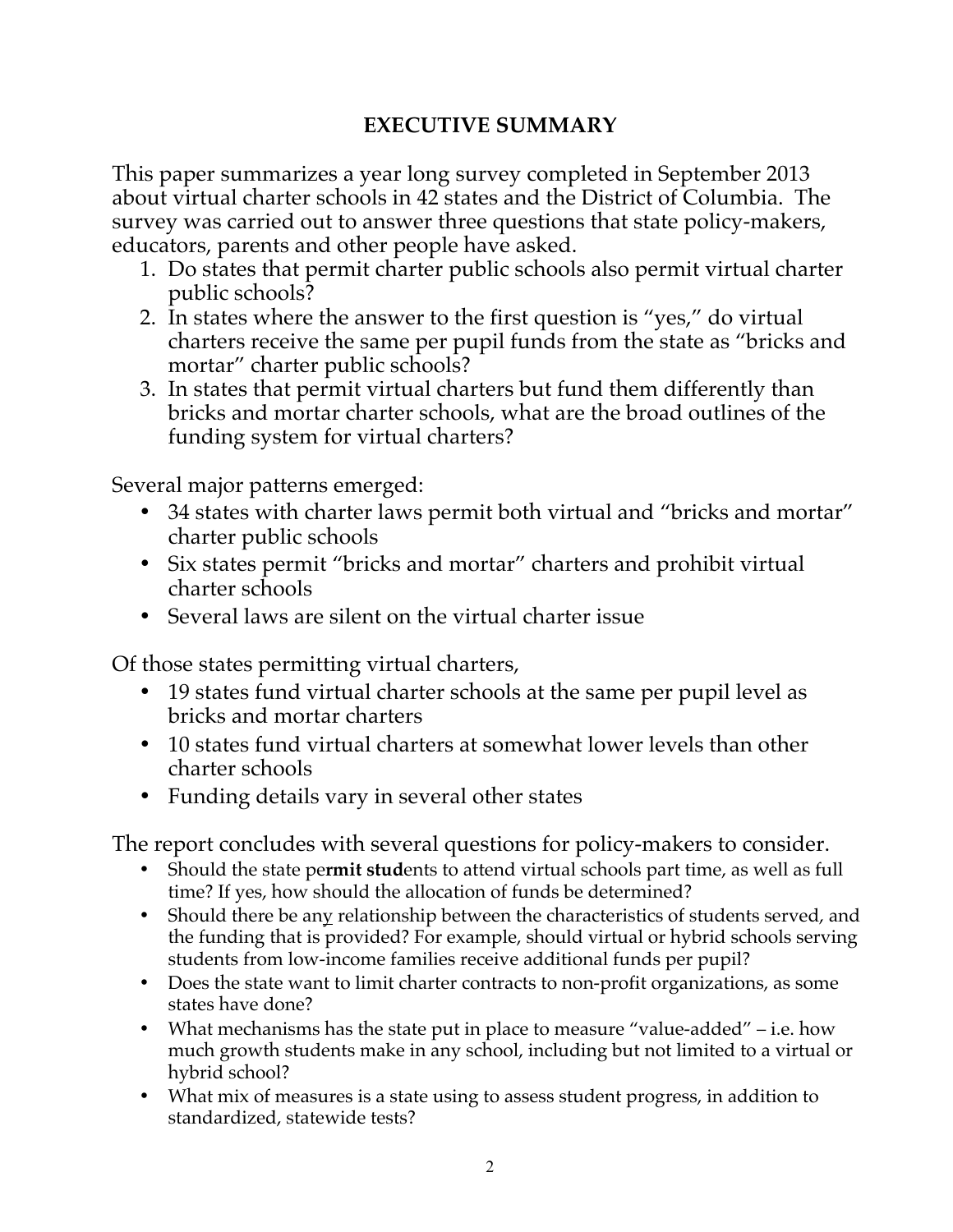• What students in a state would benefit from access to a virtual school opportunity? Might some students who currently unsuccessful benefit from such a school? What are the funding implications of these students attending a virtual school rather than a bricks and mortar school?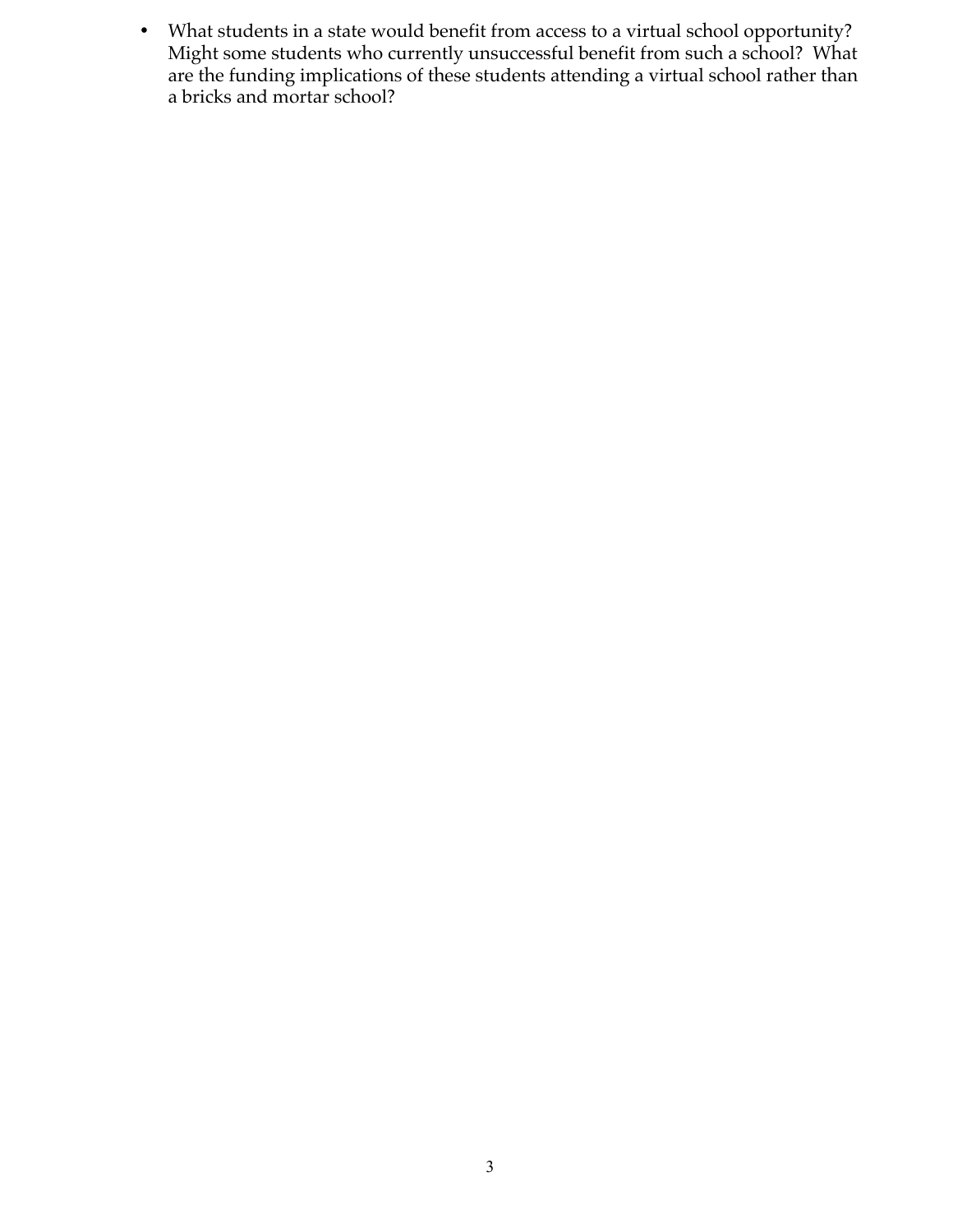# **Table of Contents**

| <b>Executive Summary</b>                      |    |
|-----------------------------------------------|----|
| Background                                    |    |
| <b>Major Funding Patterns</b>                 |    |
| Questions for State Policy-Makers to Consider | 12 |
| About the author                              | 13 |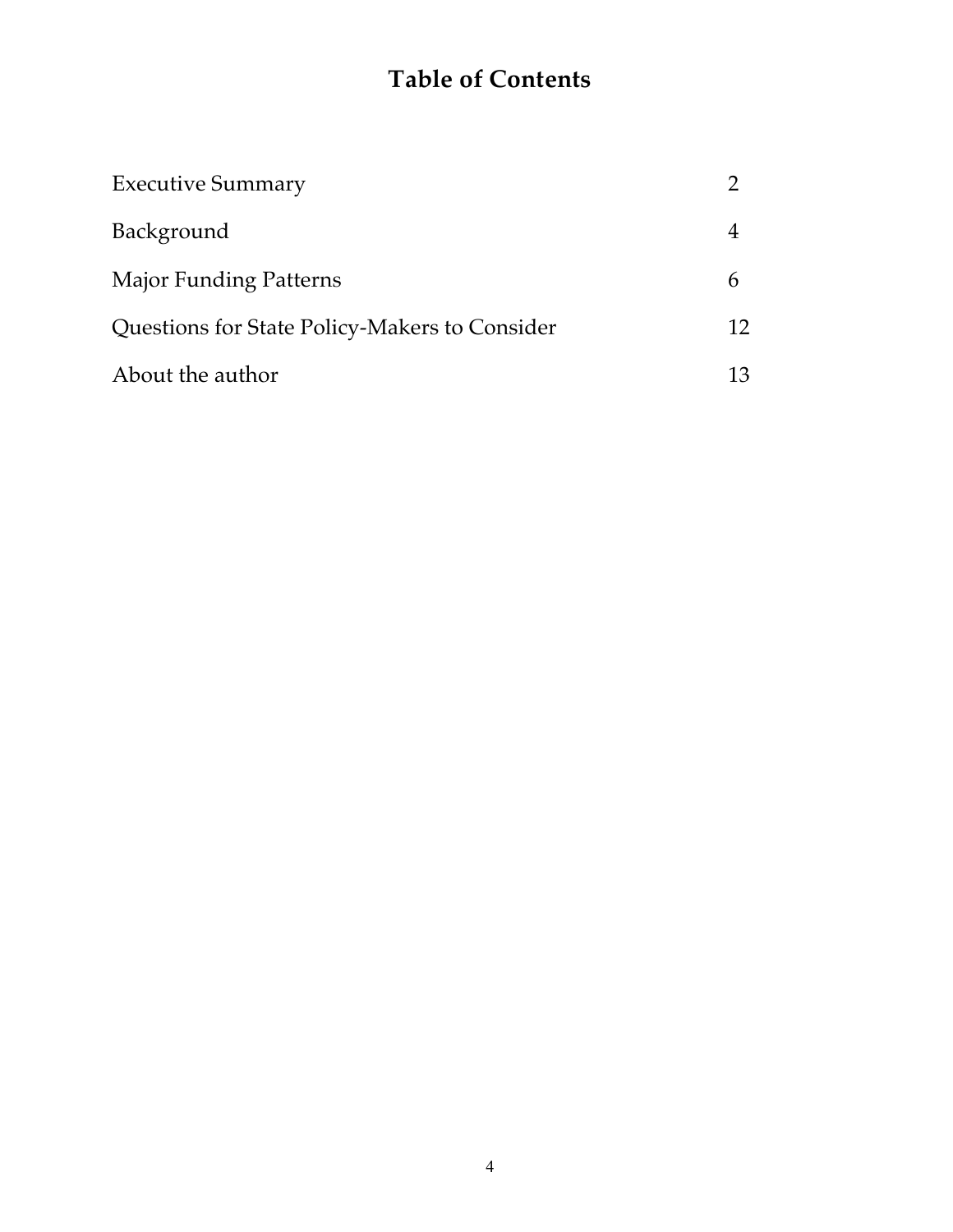## Summary of State Virtual Charter Public School Funding Policies

*How are states using virtual charter public schools to help address some of their educational challenges? This paper is designed to help answer this question. This report is designed to assist state policy-makers, educators, parents and other interested citizens by providing information in several key areas. The results below are based on a survey that the author conducted for the Center for School Change and as part of a larger project for the National Governors Association (NGA) Center for Best Practices. The information provided below is accurate as on August 2013.*

Many state policy-makers are exploring ways that emerging technology can improve student outcomes, including achievement and high school graduation rates. More than forty states have adopted some form of charter public school legislation<sup>1</sup>, which often but not always permits creation of "virtual schools." This paper seeks to answer the following key questions:

- 1. Which of the states that have adopted some form of charter public schools legislation also permit both bricks and mortar and virtual charter public schools?
- 2. In states that do permit "virtual" charter public schools, what are the basic funding practices being used for virtual charter schools? What patterns collectively emerge across the states?
- 3. What recommendations emerge from experience and research that state leaders may consider as they develop/refine policies regarding virtual charter public schools.

The International Association for K-12 Online Learning (iNACOL) estimated that as of Fall, 2012, "there are nearly two million students taking single on-line courses and 275,000 in full-time online schools. " Moreover, iNACOL reported that "28 states offer a statewide virtual school providing students with supplemental online courses, 31 states have fulltime online schools for students in k-12 education."<sup>2</sup>

Moreover, states and educators are exploring whether using on-line instruction, or a combination of on-line and more traditional forms of instruction<sup>3</sup> can meet the needs of some students more effectively than existing "bricks and mortar" public schools. At the same time, state policymakers face numerous questions in developing appropriate policies and procedures in this rapidly changing field.

Moreover, some states are debating whether and how to bring together the virtual and hybrid school ideas with the charter public school approach. This report seeks to provide policy-makers with information that can be used to help them make the best possible decisions.

#### *:* **BACKGROUND**

Since Minnesota passed the nation's first chartered public school law in 1991, 41 other state legislatures and the District of Columbia have adapted some version of this idea. The number of young people attending chartered public schools has grown from less than 100 in 1992 to more than two million in 2011-12. $^4$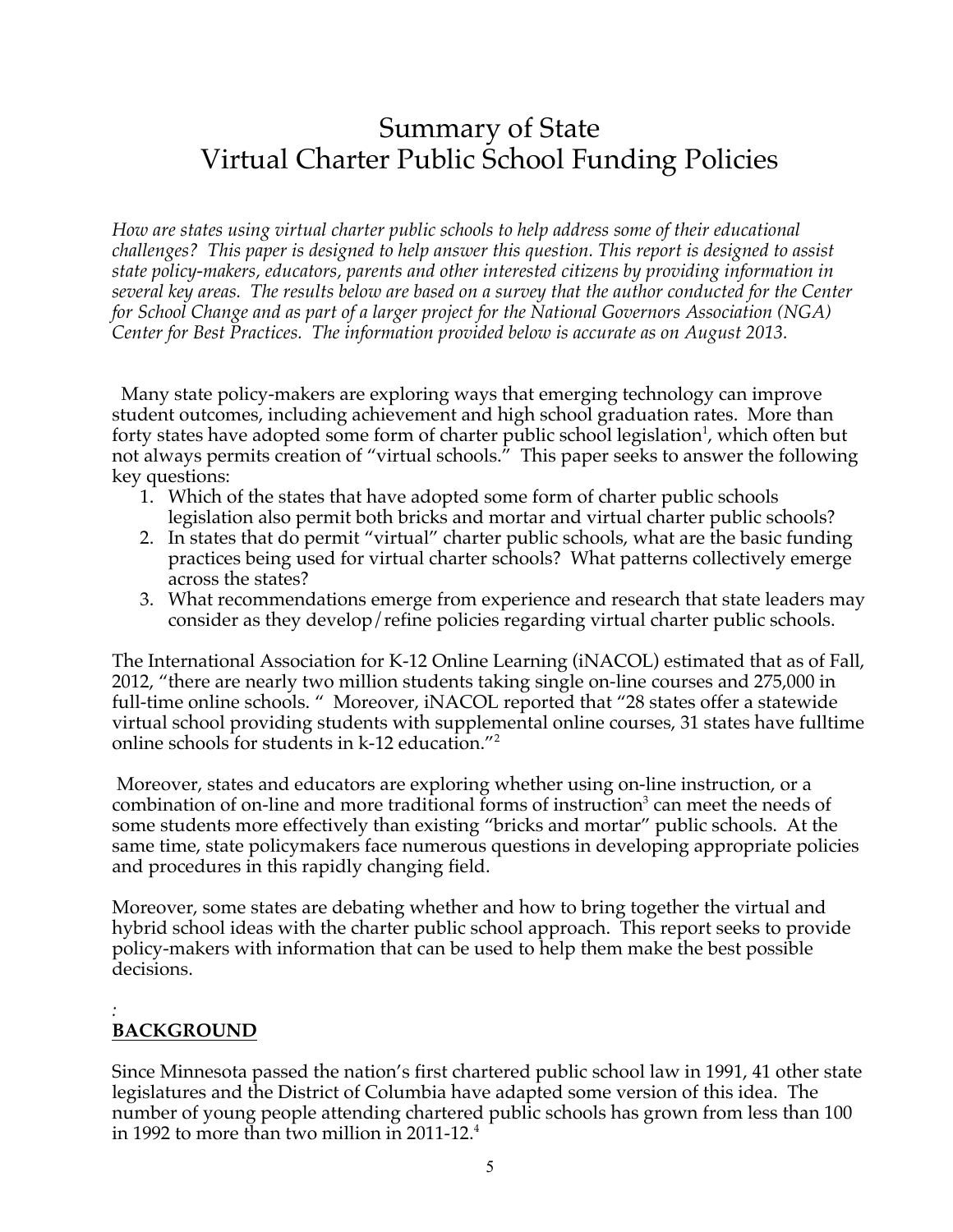Chartered public schools have been created using an array of philosophies, curricula, age groups and other key characteristics. Most states have included in their goals for charter legislation both the desire to see improved student achievement by at least some students, and the desire to promote innovative approaches that can help more students be better prepared for some form of higher education, careers and citizenship.

Virtual schools are one way that innovation has been carried out, sometimes via districts, sometimes via state or regional efforts, and sometimes via charter public schools. Virtual schools sometimes also are known as "on-line, distance learning or digital schools." A recent report describes 10 characteristics of these schools, including ways that they differ.<sup>5</sup> These are:

- a. Comprehensiveness (i.e. are they full or part time)
- b. Reach (within a district, multi-districts, state, national or global)
- c. Type (district, magnet, charter, contract, private or home)
- d. Location (school, home or other)
- e. Delivery (Asynchronous or Synchronous)
- f. Operation control (local board, consortium, regional authority, university, state, independent vendor)
- g. Type of instruction (fully online, blending online and face to face, and fully face-toface)
- h. Grade level (elementary, middle school, high school)
- i. Teacher-student interaction (high, moderate, low)
- j. Student student interaction (high, moderate, low)

#### **OVERVIEW**

Over the last year, the Center for School Change surveyed and received responses from all forty-two states that have adopted some form of charter legislation and Washington, D.C., which also has a charter public school program. Respondents included state department of education/public instruction officials and state charter associations. Information in this report came from responses to this survey and follow-up emails through September 2013. A report summarizing state-by-state activity as of 2011 also provided information for this document. 6

The information below is intended as a summary, rather than a full statement of any state's funding formulas as they relate to virtual charter schools. This is a rapidly evolving field. As a recent report, "'Clicks' Get Bricks," shows, some virtual schools now have concluded that the most effective way to provide education is to offer both "on-line" and "in-person interaction with students."

Information provided below is broken down into several major areas. First, the Issue Brief explains which state charter laws permit "virtual" charters. This section also briefly describes funding levels for virtual charters among forty-three laws. Next, a brief state-by state summary is provided. This includes whether charters are funded from the state's regular funds for public schools, or from a special fund. The summary also includes some details of funding for virtual charters, and whether the state has some non-charter virtual schools.

As is true in assessing other charters, state authorities need not answer the question, "which is more effective, traditional bricks and mortar schools, virtual or blended schools?" As many states have discovered, a more useful question is "what are features of a blended or a virtual school that will more effectively serve *some* students than those students are being served currently by existing schools, whether district or charter?"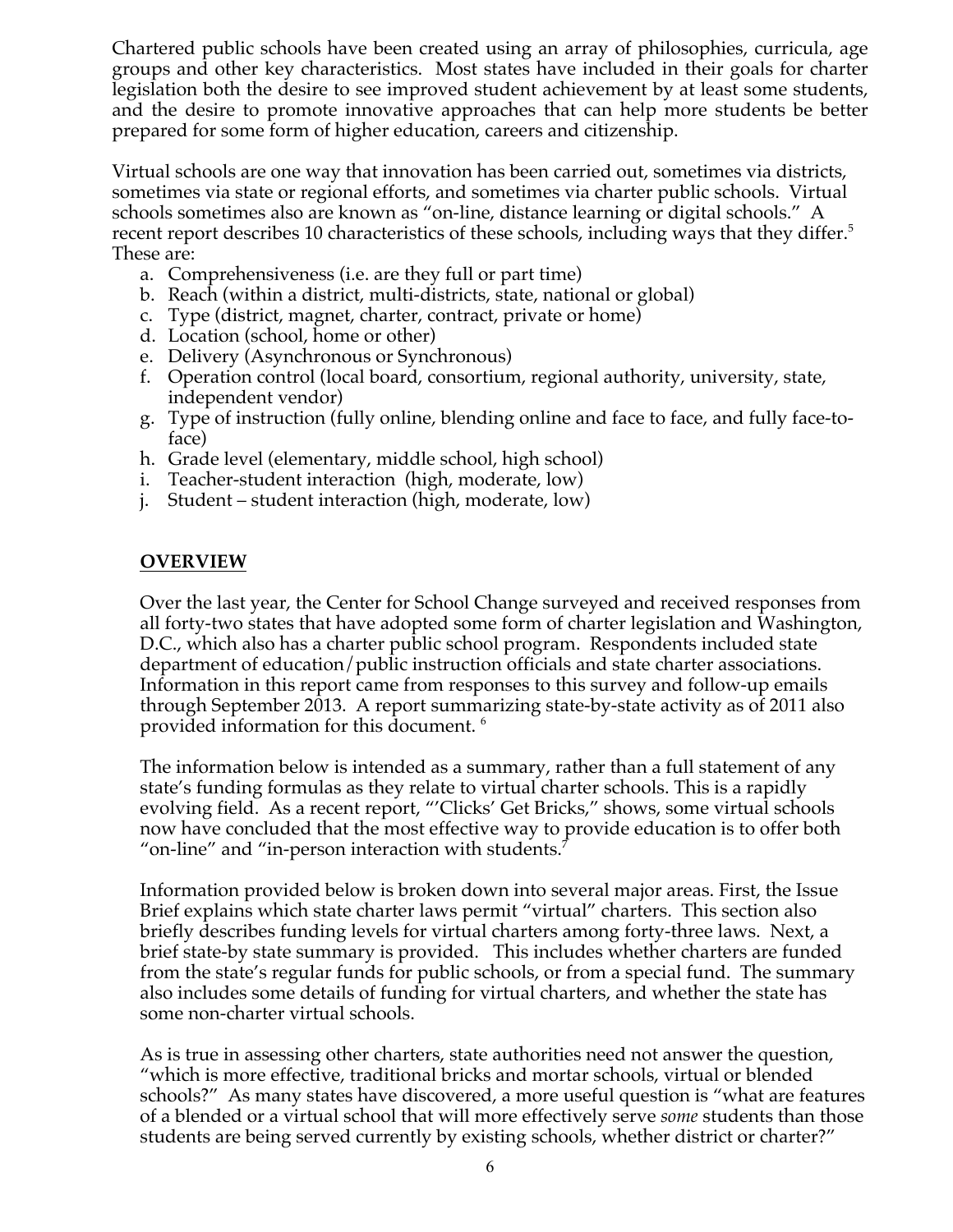### **MAJOR FUNDING PATTERNS**

Several major funding patterns emerged from our research. The key approaches in states permitting charter public schools regarding funding of virtual charter schools are as follows:

- 1. Virtual charters are funded at the same per pupil level as "bricks and mortar" charters in: **Arkansas, Hawaii, Idaho, Illinois, Iowa, Maine, Michigan, Minnesota, Nevada, New Hampshire, New Jersey, New Mexico, Oklahoma, Oregon, Pennsylvania, Rhode Island, Utah, Washington** and **Washington, D.C. (19)**
- 2. Virtual charters may be funded at the same level as "brick and mortar" charters, but this depends on certain key characteristics of the virtual school in **California (1)**
- 3. Virtual charters may be funded at the same, lower or higher level as brick and mortar charters non charter schools, depending on various characteristics of their students in **Kansas (1)**
- 4. Virtual schools are funded at a somewhat lower level than brick and mortar charter schools in **Alaska, Arizona, Colorado, Florida, Georgia, Indiana, Louisiana, Ohio, South Carolina** and **Texas (10)**
- 5. Virtual charter public schools are permitted and their funding level, like "bricks and mortar" charter schools, is determined by a contract with a local school district that serves as their authorizer in **Wisconsin** and **Wyoming. (2)**
- 6. The state allows bricks and mortar charter public schools, but does not permit nor fund virtual charter public schools in **Connecticut, Delaware, Maryland, Mississippi, Missouri** and **Tennessee (6)**
- 7. State law does not speak specifically to virtual charters but contain provisions that effectively preclude virtual charters in **New York. (1)**
- 8. State law neither permits nor prohibits a virtual charter school in **North Carolina**  and **Virginia (2)**
- 9. State law permits virtual charter schools, so long as they are run by non-profit organizations or other (non-profit) groups. Funding details have not yet been worked out. **Washington State**
- 10. State law is silent on virtual charter schools. However, state has passed a separate law that permits creation of virtual schools that are similar to, but do not have all the same provisions as the state's charter law**. Massachusetts**

### **Brief State-by-State Summary**

This section provides a brief summary of the virtual charter school funding formula for each state that has adopted some form of charter public school legislation. As noted earlier, funding formulas often are complex. This is a summary not intended to convey all the details of each state's funding formula

**Alaska:** Alaska permits virtual charter schools. However, while the state has "bricks and mortar" charters, it currently does not have any virtual charters. If there were any virtual charters, their funding would come from the same general fund as other non-virtual charter and other district run public schools. Virtual charter funding would be at 80 percent of the "bricks and mortar" charter schools. The state does have the Alaska Learning Network. www.aklearn.net This is a supplemental program that coordinates distance education for all 54 of Alaska's public school districts. 8

**Arizona:** The state permits both virtual and "bricks and mortar" charter schools. Virtual charters are funded at 95% of the level of "bricks and mortar" charters. Money for virtual and "bricks and mortar" charters comes from the state's general fund, which also funds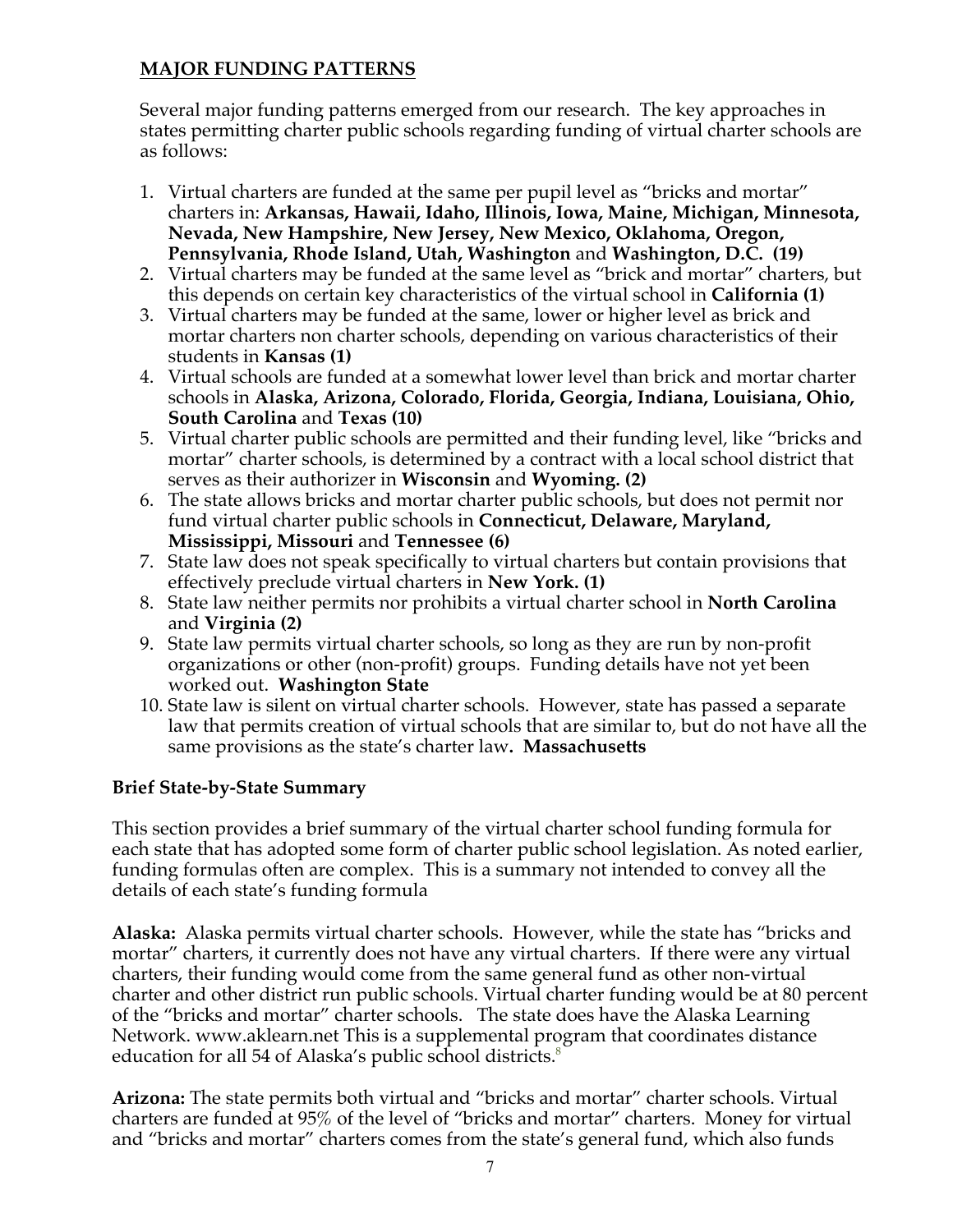district public schools. Some districts also offer virtual schools that are not chartered public schools.

**Arkansas:** State law permits virtual charter schools. Arkansas has one virtual charter school. It receives the same per pupil funding as district and "bricks and mortar" charters. Its funds come from the same fund as other public schools. Arkansas also has a non-charter virtual program called the Arkansas Virtual High School. This program offers courses but is not a comprehensive, diploma granting high school.<sup>10</sup>

**California:** The state's law permits both virtual and "bricks and mortar" charter public schools. Virtual charters may obtain up to 100% of what "bricks and mortar" charters receive per pupil. Funds for virtual charters come from the same state fund as other public schools, district and charter.

However, "Virtual schools must apply for a so-called "determination of funding" that documents that at least 40 percent of their budget is spent on teacher compensation, at least 80 percent is spent on "instruction," and compliance with various other requirements." <sup>11</sup> These additional criteria including achieving a certain ranking on the California school assessment system, providing teachers with certain equipment, developing an individual learning plan with each student, providing each participating student with a computer, internet service, monitor, printer and materials tied to California state standards, providing special education services for those students with an IEP, and having admission procedures that do not favor high performing students or target via recruiting students of certain racial or economic groups in the county or counties to be served.<sup>12</sup> California virtual charters that do not meet these criteria receive somewhat less per pupil than "bricks and mortar" charter schools. There also are a number of California charters that offer some virtual learning all or part of the day. Some districts also offer on-line, noncharter virtual schools.<sup>13</sup>

**Colorado**: This state does permit, and does have some "bricks and mortar" charter schools and "on-line" charter schools. On-line charters receive the minimum available for charters. This means they receive somewhat less than some other "bricks and mortar" charters. Some districts and some multi-district organizations also offer virtual non-charter schools. Colorado's Department of Education currently is studying the virtual school issue at the request of the legislature.<sup>14</sup>

**Connecticut:** This state's law does allow "bricks and mortar" chartered schools, but does not permit creation of "virtual" charter schools." The state also has Connecticut Virtual Learning, which provides some supplementary, Advanced Placement and credit recovery courses.

**Delaware:** This state has some "bricks and mortar" charter schools, and one charter that offer some "on-line" classes in addition to its classroom work. The current law does not permit "virtual" charters.15

**Florida:** Virtual schools are funded at somewhat less than the level of " bricks and mortar" charter schools. The amounts are set by statute. Districts withhold five percent of the per pupil allocation to all virtual charters. Those "bricks and mortar" charters designated as "high performing" have only two percent of their funds withheld by districts; however, virtual charters are not yet included in the "high performing" category. Also, charters may enroll only students living within the district in which they are chartered.<sup>16</sup>

Florida also has a Florida Virtual School, a major statewide, non-charter virtual school that serves district, charter, private, and parochial school students. One national report notes that the Florida Virtual School "is the largest in the country."17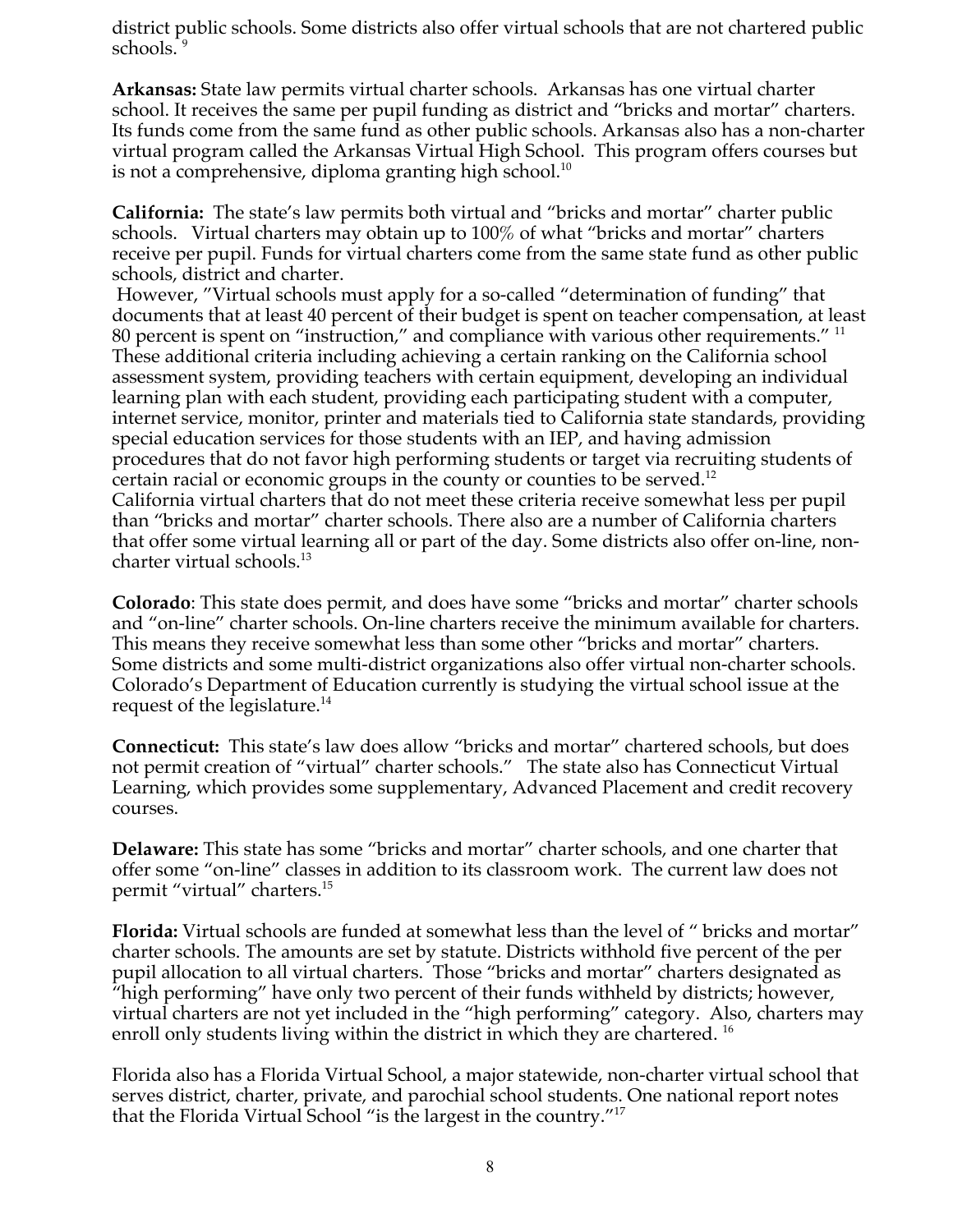**Georgia:** This state permits both "bricks and mortar" and virtual charters. Virtual charters receive about 20% less in Quality Basic Education funds and no capital outlay funds. Funding for "bricks and mortar" and virtual charter schools comes from the state's general fund which also supports district public schools. The Georgia Department of Education operates a Georgia Virtual School, which offers Advanced Placement, career-technical and other courses to high school students throughout the state.<sup>18</sup>

**Hawaii:** The state does permit virtual charter schools, which are funded at the same per pupil level as other charter schools. Funding comes from the same state fund that supports non-chartered public schools. Hawaii currently has two virtual charter schools. The state also has the Hawaii Virtual Learning Network that coordinates virtual courses that are offered by charter and non-charter hybrid and virtual schools.19

**Idaho:** This state's law permits both "bricks and mortar" and virtual charter public schools. The state provides the same funding formula for district and charter schools, whether "bricks and mortar" or virtual charter schools. The state does have some virtual charter schools. The state also has a non-charter Digital Learning Academy that offers a variety of courses to students throughout the state.<sup>20</sup>

**Illinois:** This state law permits both "bricks and mortar" and virtual charter schools. Virtual charters are funded at the same level as other charters. The state has a small virtual charter school sector. The state also has a non-charter Illinois Virtual School. This program offers a variety of "on-line" high school classes. It does not award a high school degree.<sup>21</sup> Illinois current has a one-year moratorium on creating any new virtual charter public schools outside Chicago. A state commission will study the issue and report back to the Legislature.  $^{22}$ 

**Indiana:** This state law permits both "bricks and mortar" and virtual charter schools. Virtual charters receive 90 % of the amount that "bricks and mortar" charters receive. Money for charters and district public schools comes from the state's general fund. The state has two charter virtual schools and a few non-charter virtual schools operated by districts.23

**Iowa**: Iowa permits existing public schools to convert to charter status and it permits creation of new charters. Charters are funded at the same level as other public schools. There are several "bricks and mortar" charters operating in Iowa, but no virtual charters. The Iowa Department of Education operates Iowa Learning On-line, which provides "online" courses for high school students.<sup>24</sup>

**Kansas:** The Kansas charter law allows both "bricks and mortar" and virtual charter public schools. Funding comes from the regular general fund that supports non-charter as well as chartered public schools. Depending on the characteristics of their students, virtual charters may receive slightly more, the same, or less per pupil than bricks and mortar charter and district-run public schools. Kansas has six virtual charter schools and seven district-run, non-charters. The state also has some district and charter schools that have virtual programs as part of their offerings.<sup>25</sup>

**Louisiana**: Virtual charters receive 90% of the amount that bricks and mortar charter schools receive. State legislators decided that since virtual schools do not have all the expenses of "brick and mortar" schools, the virtual schools would receive somewhat less. Money for all charters in Louisiana comes from the state's "Minimum Foundation Program," a combination of state and local dollars that fund all public schools, district and charter. Two virtual charters are operating in Louisiana. The state department of education also operates a statewide non-charter school called Louisiana Virtual School (LVS). The state has studied results of the LVS.<sup>26</sup>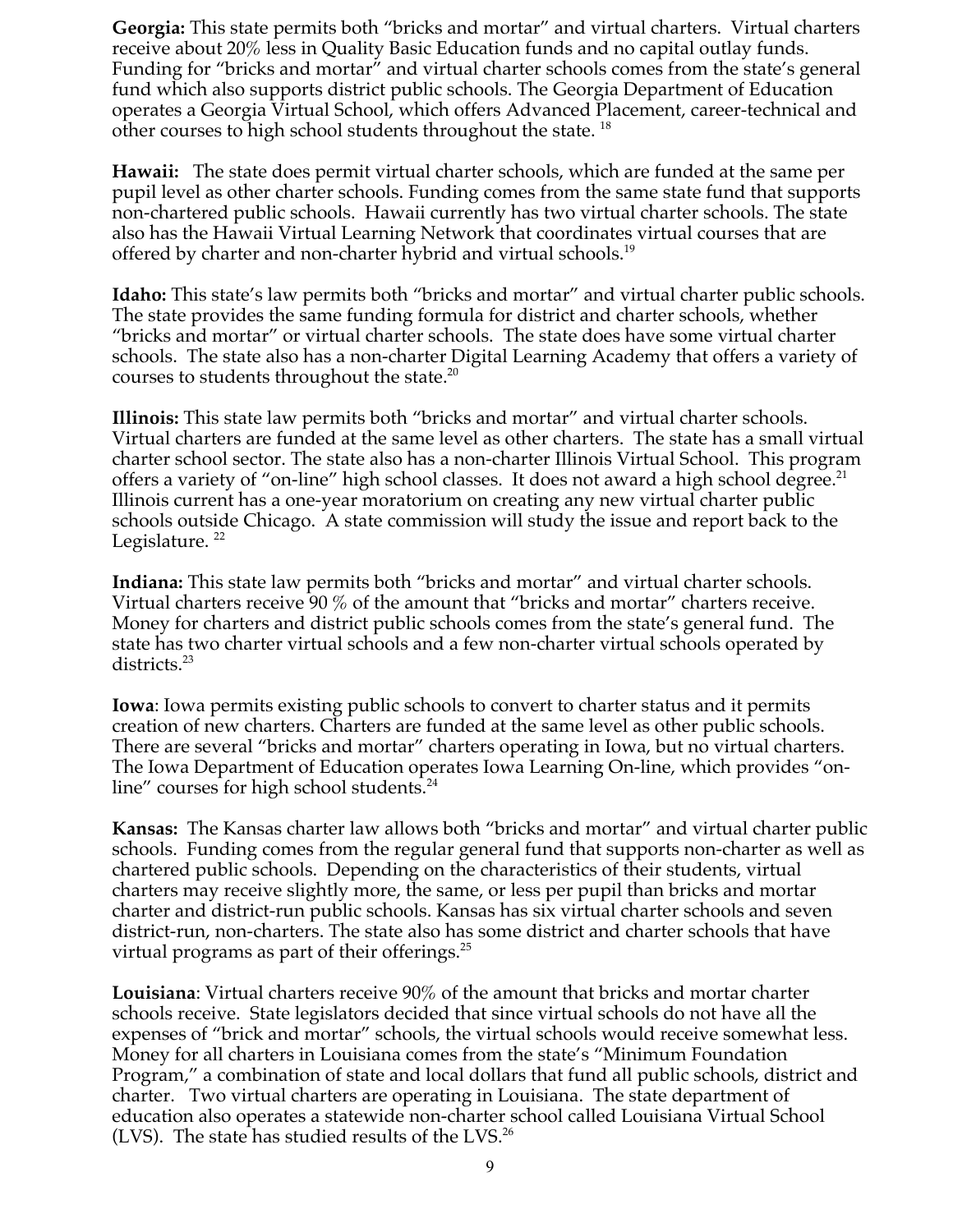**Maine** Virtual charters are permitted and will receive the same amount as "bricks and mortar" charters. Thus far, no virtual schools have been approved. The statewide commission that has the authority to authorize virtual charters is studying the issue. Maine has established a Maine Online Learning Program. This program offers on-line courses to students throughout the state. Some local districts also offer on-line learning courses.<sup>27</sup>

**Maryland:** Virtual charter schools are not permitted under current legislation. The state does have a non-charter Maryland Virtual Learning Opportunities Program (MVLOP) that is managed by the Maryland State Department of Education. MVLOP offers on-line courses for high school students but is not a school. While offering some courses, it does not offer a complete high school program that would lead students to a high school diploma.

**Massachusetts:** The state law on charters permits "bricks and mortar" charters. It is silent on virtual charters. A number of district public schools participate in a Virtual High School Collaborative, which is based in Massachusetts and includes member schools and districts from a number of states. Research has been done on the Virtual High School Collaborative. A law adopted in 2012 permits "Commonwealth of Massachusetts Virtual Schools." These are similar to charters, in that they are "autonomous school districts," but they are not considered charter schools.

A Commonwealth of Massachusetts Virtual School (CMVS) is a public school operated by a board of trustees whose teachers primarily teach from a remote location using the Internet or other computer-based methods and whose students are not required to be located at the physical premises of the school. The Board of Elementary and Secondary Education grants a certificate to the proposed board of trustees for a virtual school. The CMVS and its board of trustees then becomes a state entity, directly accountable to the Board and the Department of Elementary and Secondary Education. Similar to the charter school model, a CMVS is an autonomous school district that operates independently of any existing school district. State funds follow the student. A virtual school can request payment for the student up to \$5,000 per student, plus the cost of special education services or more if approved by the state. <sup>28</sup>

**Michigan:** This state permits both "bricks and mortar" and virtual charter schools. Virtual charters receive the same amount as other charters, through Michigan's "School Aid Fund." More than 25 traditional districts also operate non-charter virtual schools. The state has two virtual charters operating. A recent law increased the number of virtual charters allowed, while limiting the total number of students who can be enrolled. The state also created a Michigan Virtual School, which offers courses to middle and high school students.<sup>29</sup>

**Minnesota:** Minnesota permits both "bricks and mortar" and virtual charter public schools. Both types of charters receive the same amount from the state per pupil as do district, non-charter public schools.<sup>30</sup> The state has seven operating virtual charter schools. Some districts also operate virtual, non-charter schools. Minnesota's Office of the Legislative Auditor completed a report in September 2011 that discussed the performance of students in Minnesota virtual schools operated as district schools and as charter schools.<sup>31</sup>

**Mississippi:** State law explicitly prohibits creation of virtual charter public schools. <sup>32</sup>The state has established the non-charter Mississippi Virtual Public School in cooperation with the Mississippi Department of Education.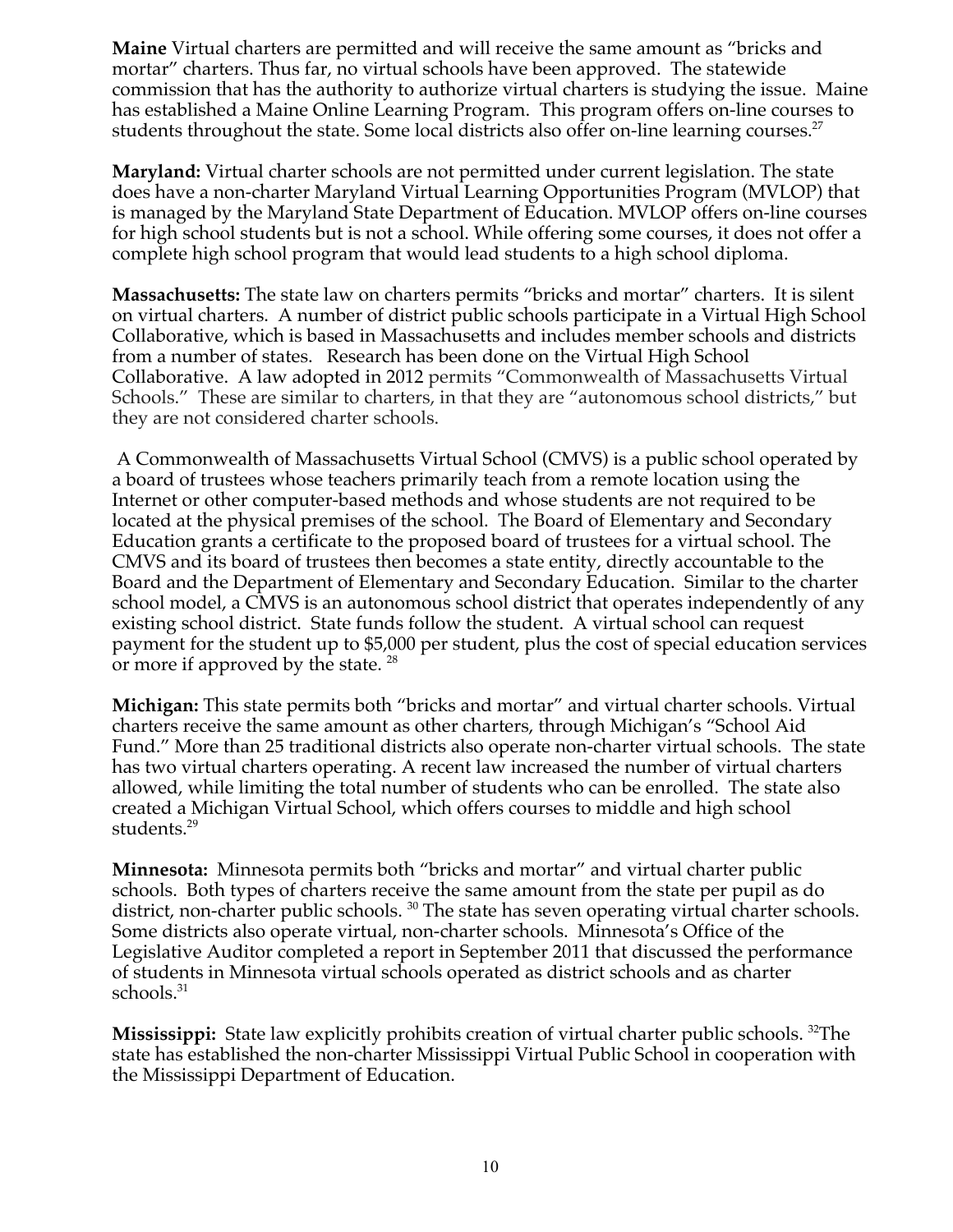**Missouri:** Missouri law permits "bricks and mortar" charters but not virtual charter schools. The Missouri Department of Education established the Missouri Virtual Instruction Program. This offers courses available to k-12 students.<sup>33</sup>

**Nevada:** This state has both "bricks and mortar" and virtual charter public schools. Both kinds of charters are funded at the same per pupil level. Charters are funded from the same state budget as district public schools. The state has three virtual (called "distance education") charter public schools. Some districts also offer non-charter virtual schools and programs. $34$ 

**New Hampshire**: The state allows both virtual and district charter public schools. Virtual charter schools receive the same "per pupil" funding as district public schools. The same state fund is used to support district and chartered public schools. The state's one operating virtual charter school also enrolls students part time from non-charter public schools and is open to students from other parts of the country.<sup>35</sup>

**New Jersey:** Virtual charters would receive as much per pupil as "bricks and mortar" charters. Funds come from the state allocation that supports all public schools, district and charter. There are no virtual charters operating as if fall 2013. The state has one non-charter statewide virtual school, the New Jersey Virtual School.<sup>36</sup>

**New Mexico:** Virtual charters receive the same per pupil allocation as district public schools. A recent report discusses the virtual charters and the legislature is studying the issue. The state does have virtual charters operating.<sup>37</sup> The state also has IDEAL –NM, a non-charter program that offers on-line courses for middle and high school students.

**New York:** Virtual charters are not specifically mentioned in the state's law. There currently are no virtual charter schools in New York. The law as written makes creating a virtual charter extremely difficult. This is because any time a charter educates two or more students of the same grade in a different physical location, this counts against the cap on the number of charter schools allowed. There currently are about 240 charters left under the state's cap.  $38$ 

Some non-charter on-line courses are available through Board of Cooperative Services (BOCES).

**North Carolina:** The state's charter law does not specifically mention virtual schools. North Carolina's non-charter Virtual School offers courses not available in the "bricks and mortar" public schools students attend. One national report says that the NCVS "has the second highest enrollments of any state virtual school."<sup>39</sup> In 2012, the State Board of Education established a policy permitting virtual charter schools. These schools will be funded at the level of classes provided by the North Carolina Virtual School. This is significantly below charter revenue for a bricks and mortar charter public school as defined in the state statutes.  $40$ 

**Ohio:** Both brick and mortar and virtual charters are permitted in this state. Virtual charters receive about 80 percent of the amount that "brick and mortar" charters. In the various categorical weightings such as poverty, parity, and special education, virtual charters receive only special education weighting. Otherwise, virtual charters receive the same amount as "brick and mortar charters." Funding for virtual charters comes from the same general fund as for all public schools. Brick and mortar charters receive approximately 69 percent, and virtual charters receive about 54 percent of the per pupil allocation of the eight largest school districts. The state has twenty-seven virtual charters, on which seven are statewide schools. The state also has at least ten non-charter virtual schools. Some are operated by educational service centers. Individual districts run others.<sup>41</sup>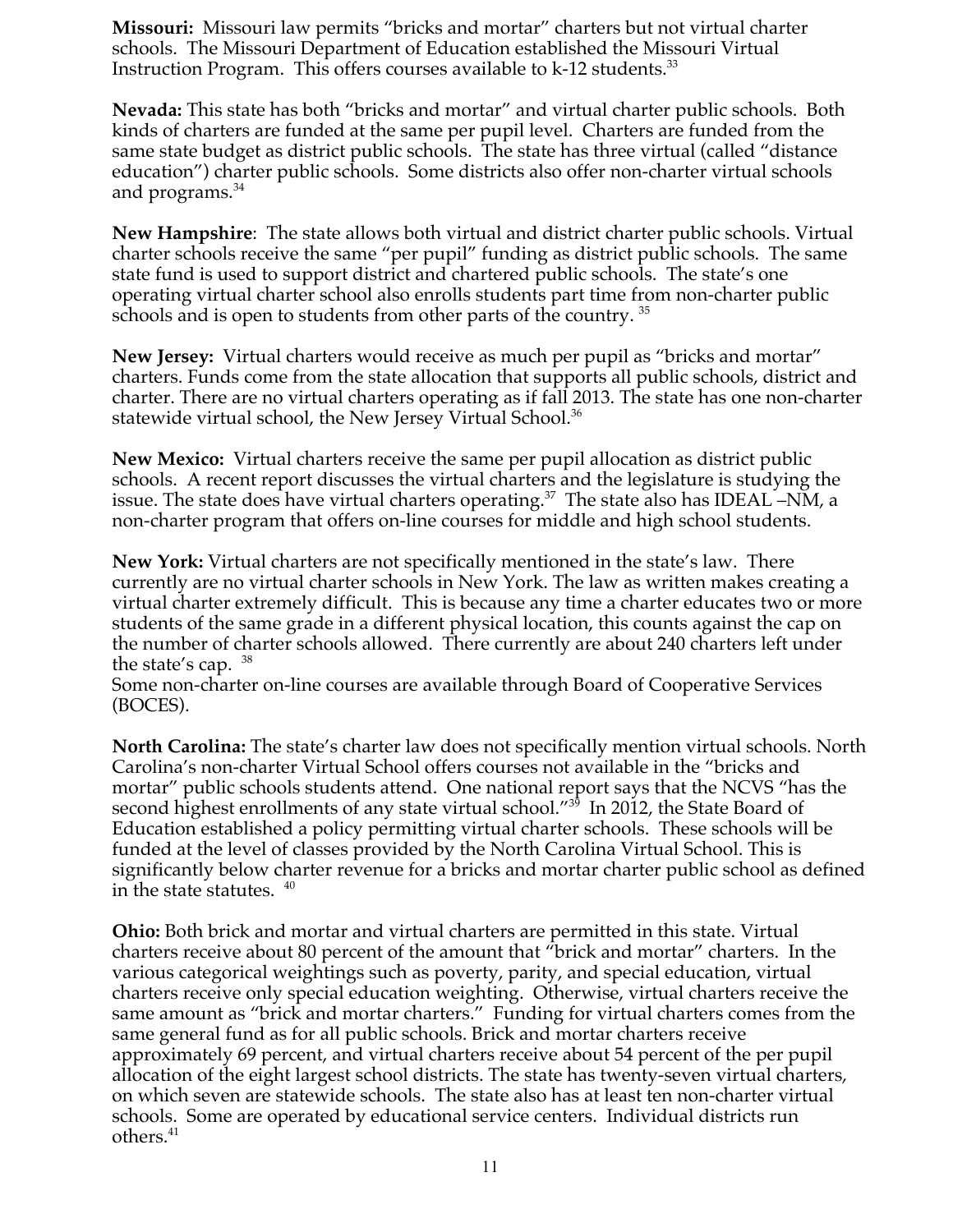**Oklahoma:** The state law permits virtual charter schools. Oklahoma has two virtual charter schools, as well as "bricks and mortar" charter schools. Virtual charters receive the same level of funding as other charter schools, with funds coming via the state aid funding formula. $42$ 

**Oregon**: This state allows both "bricks and mortar" and virtual charter public schools. Virtual charters are funded at the same level as other charter public schools. The state has nine charter schools that the Oregon Department of Education classifies as "hybrid" and twelve it classifies as "virtual."43

**Pennsylvania:** Virtual and "bricks and mortar" charters are permitted under state law. Virtual charters receive the same amount as "brick and mortar" charters. The state currently has 12 virtual charters with four more scheduled to open fall, 2012. Currently, 35,000-40,000 students attend Pennsylvania virtual charter schools. A number of districts also offer non-charter virtual programs.<sup>44</sup>

**Rhode Island:** Virtual and "bricks and mortar" charter schools receive the same amount. The state has approved two virtual charter school applications, which are scheduled to open in September 2013. Some districts schools offer non-charter virtual schools through a Rhode Island or a regional collaborative effort.<sup>45</sup>

**South Carolina: Virtual** charters currently receive \$1,550 less per pupil than "bricks and mortar" charters. Funds for charter schools come from the overall state education budget. This is in the budget but is not in the state law authorizing charters. The state currently has seven virtual charter schools operating. Many South Carolina districts offer nonchartered virtual schools.

South Carolina also offers a virtual non-charter school that provides courses for middle and high school students.<sup>46</sup>

**Tennessee:** The state's charter law does not permit charters to be virtual schools. A local school district has partnered with a company to offer a non-charter virtual school for Tennessee students grades K-8.<sup>47</sup>

**Texas:** Both "bricks and mortar" and virtual charter public schools are allowed by Texas charter law. Virtual charters authorized before January 1, 2013 receive the same per pupil as "bricks and mortar charters. However a law passed in 2013 "limits that funding to three full time electronic courses per school year unless the student is enrollment in a full-time online program that was operating prior to January 1, 2013. Only virtual operators operating prior to Jan 1, 2013 will receive per pupil funding for full-time students; all others will receive per pupil funding for only 3 classes a year. ".<sup>48</sup> The state has virtual charter schools and a noncharter virtual school run by fourteen Educational Service Cooperatives.<sup>49</sup>

**Utah:** Virtual and "bricks and mortar" charters receive the same amount per student from the state's weighted pupil unit (WPU) formula that essentially treats each student the same. Districts, charters, and virtual students all receive the same WPU amount for the students they serve. Several districts also offer non-charter virtual schools. The state also has the Utah Electronic High School that offers courses to students through the state. In a limited number of cases, students may graduate from the Utah Electronic High School.<sup>50</sup>

**Virginia:** Virginia's charter law is silent on the issue of virtual charters, and the state does not have any virtual charter schools. Three districts offer full time virtual (non charter) schools.

The state also has a Virtual Virginia, a statewide public school offering courses to middle and high school students. It is operated by the Virginia Department of Education. Virginia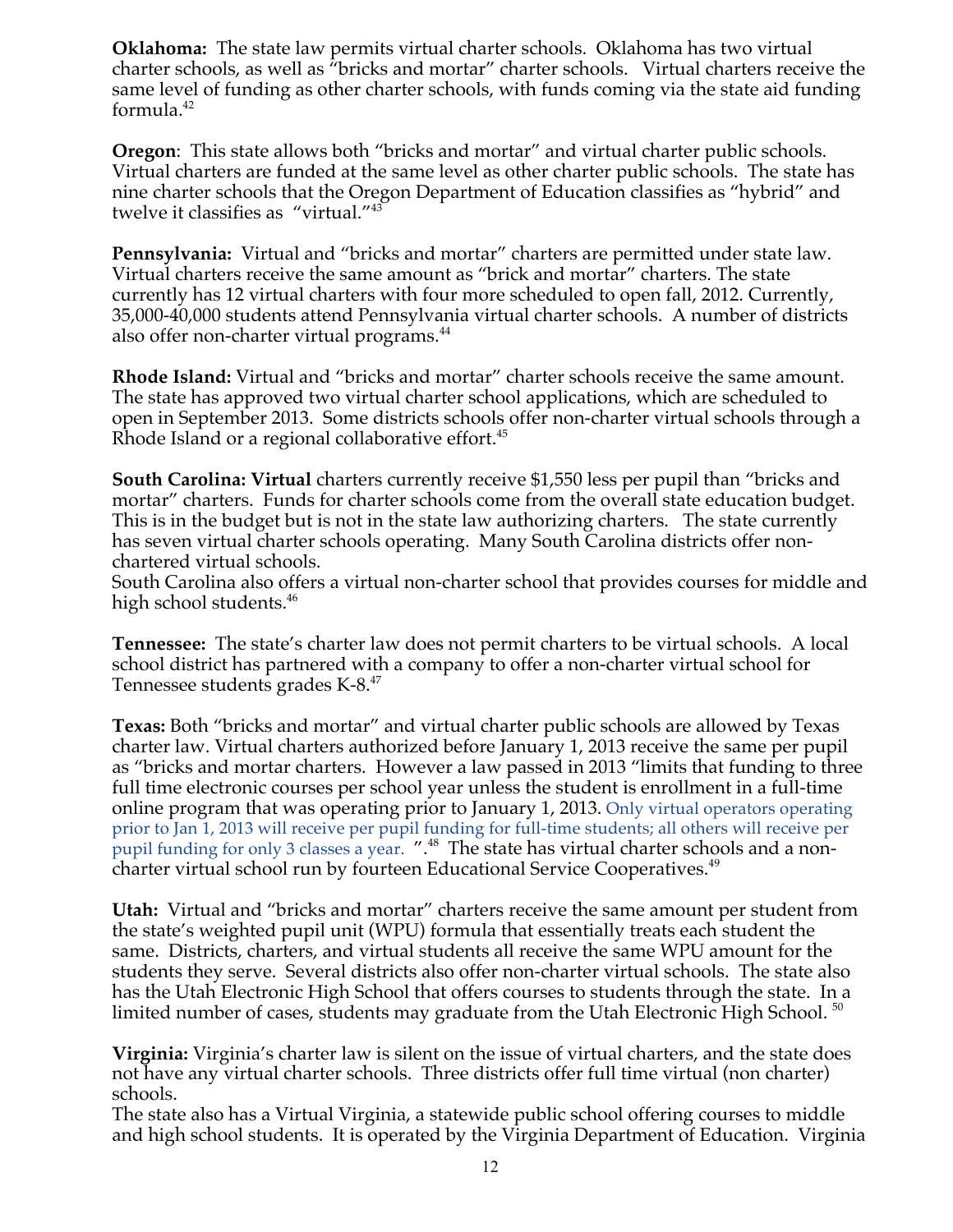has developed an extensive set of state policies and procedures involving virtual public schools. <sup>51</sup>

**Washington, D.C.** The district's charter law permits both "bricks and mortar" and virtual charter schools. There is one virtual charter school in Washington, DC. It receives the same funding as other local charter public schools. Funds for the virtual charter come from the same fund as for other district and charter public schools. The district does not have other virtual public schools.<sup>52</sup>

Washington State: In November 2012, Washington's voters approved a referendum establishing a charter public school program. The law allows both "bricks and mortar and virtual charter schools. Washington already has a number of virtual schools. Washington's charter law requires that all charters be operated by non-profit groups. So far the details of per pupil funding for virtual charters have not been finalized. $53$ 

**Wisconsin:** Virtual and "bricks and mortar" charter schools are permitted. The state has some virtual charter schools. Their per pupil allocation depends on the funding level agreed to in their contract with a local district that serves as their authorizer. At the request of the Legislature, in 2010, the Department of Public Instruction completed "An Evaluation of Virtual Charter Schools."<sup>54</sup> Wisconsin also has a statewide web academy known as the "Wisconsin Digital Learning Collaborative. This program offers on-line learning opportunities to district and charter public school students, as well as to private schools.<sup>55</sup>

**Wyoming:** Virtual charter schools are permitted so long as they also have a brick and mortar site. In Wyoming school districts serve as authorizers and their contract with the school determines the charter school's per pupil funding, whether it is a "bricks and mortar" or a virtual charter. The state also has some non-charter virtual schools. Wyoming also has created the Wyoming Switchboard Network, a collection of distance education groups that provide virtual courses to  $k-12$  students.<sup>56</sup>

### **Questions for State Policy-Makers to Consider**

As states consider whether to approve and fund virtual charter public schools, these and other state policies and experiences can be helpful. Key issues that may be raised as states develop and refine policies around virtual charter schools may include:

- Should the state pe**rmit stud**ents to attend virtual schools part time, as well as full time? If yes, how should the allocation of funds be determined?
- Should there be any relationship between the characteristics of students served, and the funding that is provided? For example, should virtual or hybrid schools serving students from low-income families receive additional funds per pupil?
- Does the state want to limit charter contracts to non-profit organizations, as some states have done?
- What mechanisms has the state put in place to measure "value-added" i.e. how much growth students make in any school, including but not limited to a virtual or hybrid school?
- What mix of measures is a state using to assess student progress, in addition to standardized, statewide tests?
- What sort of students in a state would benefit from access to a virtual school opportunity? Might some students who currently unsuccessful benefit from such a school? What are the funding implications of these students attending a virtual school rather than a bricks and mortar school $57$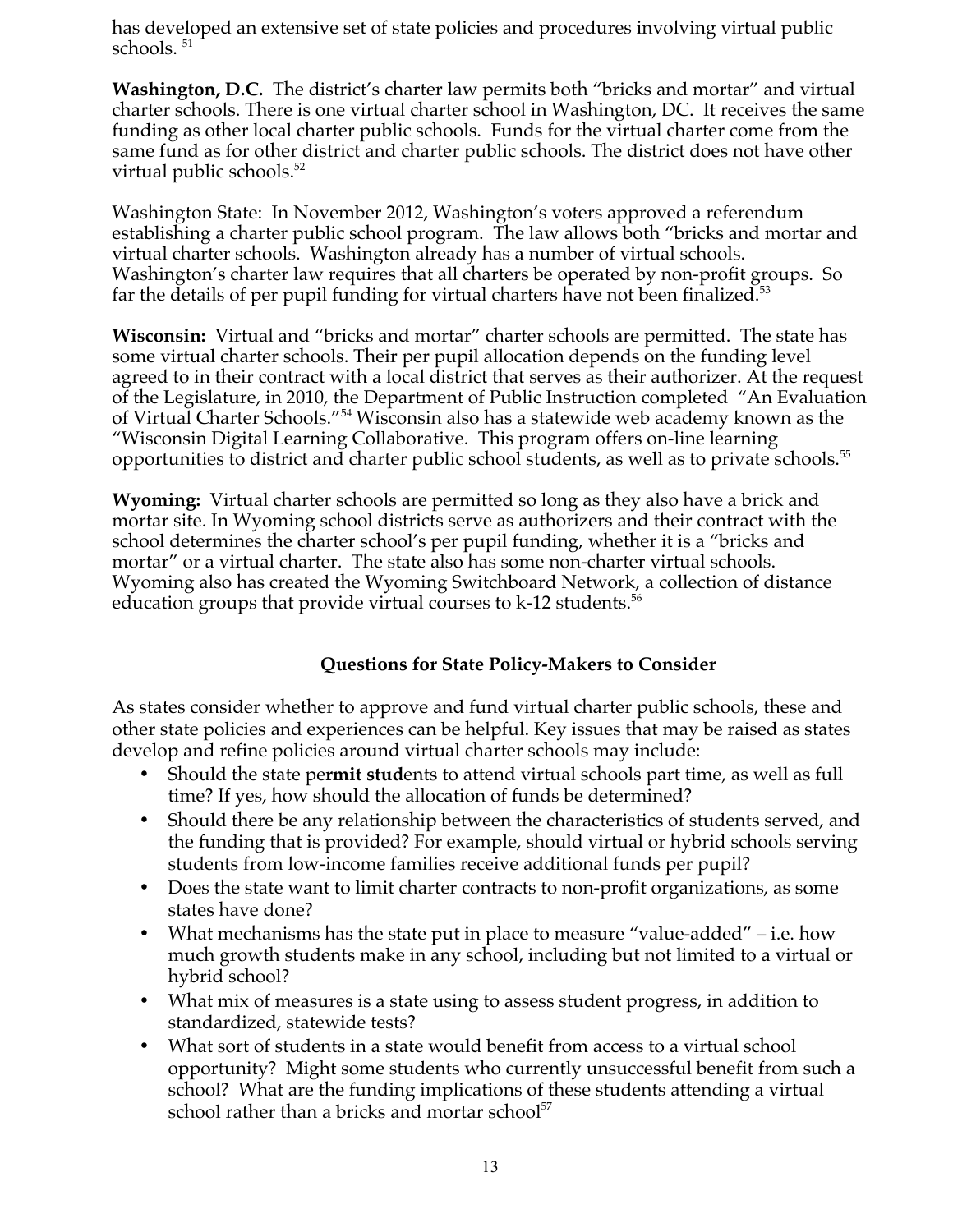## **About the author**

Joe Nathan, PhD, has received awards from student, parent and professional groups for his work as an urban public school teacher and administrator. Nathan coordinated the National Governors Association 1985 report, *Time For Results.* Since 1989, he has directed the Center for School Change. The Center works at the school, community and policy levels to help produce improvements in student achievement and increase the number of students who believe they can and should be active, involved citizens. More than 30 state legislatures and several Congressional Committees have invited him to testify. Since 1985, Nathan has written a weekly column for various newspapers. *USA Today, the Wall Street Journal, Atlanta Constitution, Detroit News, Sacramento Bee, Philadelphia Inquirer* and other papers have carried "oped columns he wrote. He currently writes a column carried weekly by Minnesota newspapers reaching up to 650,000 families. Nathan has been married for 39 years. The Nathan's three children attended and graduated from urban public schools.

<sup>4</sup> National Alliance for Public Charter Schools, Dashboard, available at

<sup>7</sup> Schulte, Brigid, "Clicks Get Bricks," *Harvard Education Letter*, July/August 2011

<sup>8</sup> Email communication with Roxanne Mourant, State Technology Coordinator, Alaska Education Department, August, 2012

 $1$  Every state that has adopted legislation permitting charter schools has stipulated that these will be public schools. Therefore, this policy brief uses the term "charter public schools."

<sup>2</sup> Patrick, Susan, Edwards, David, Wicks, Matthew, and Watson, John, *Measuring Quality From Inputs to Outcomes: Creating Student Learning Performance Metrics and Quality Assurance for Online Schools*," Vienna, V: iNACOL October 2012.

 $3$  A subsequent paper from the CSC will review research on virtual charter public schools. For the purposes of this report, the terms "virtual charter school" and "online charter school" are synonymous, and the terms "digital learning," "virtual learning," and "online learning" are synonymous as well. The terms "blended learning "and "hybrid" refer to hybrid programs in which aspects of virtual learning are used in conjunction with a more traditional setting. Except where otherwise noted, references to "virtual" or "cyber" schools and learning should be understood to be inclusive of blended learning.

http://dashboard.publiccharters.org/dashboard/students/page/overview/year/2013 <sup>5</sup> Watson, J., Murin, A., Vashaw, L., Gemin, B., and Rapp, C.,

KeepingPace, 2011, Evergreen Education Group. Available at kpk12.com <sup>6</sup> *KeepingPace 2011*

<sup>9</sup> Email communication, July 30, 2013, Andrew Collins, Senior Director of School Development, Arizona Charter Schools Association.

 $10$  Email communication August 13, 2012 with Scott Smith, Director, Arkansas Public School Resource Center.

 $11$  Email communication from Eric Premack, Charter Schools Development Center

 $12$  Email communication from Michelle Low, California Charter Schools Association

<sup>&</sup>lt;sup>13</sup> Email communication with July 29, 2013, Eric Premack, Executive Director, Charter Schools Development Center, Email communication 8/16/12 with Michelle Low, Director, Regulatory Affairs, California Charter Schools Association.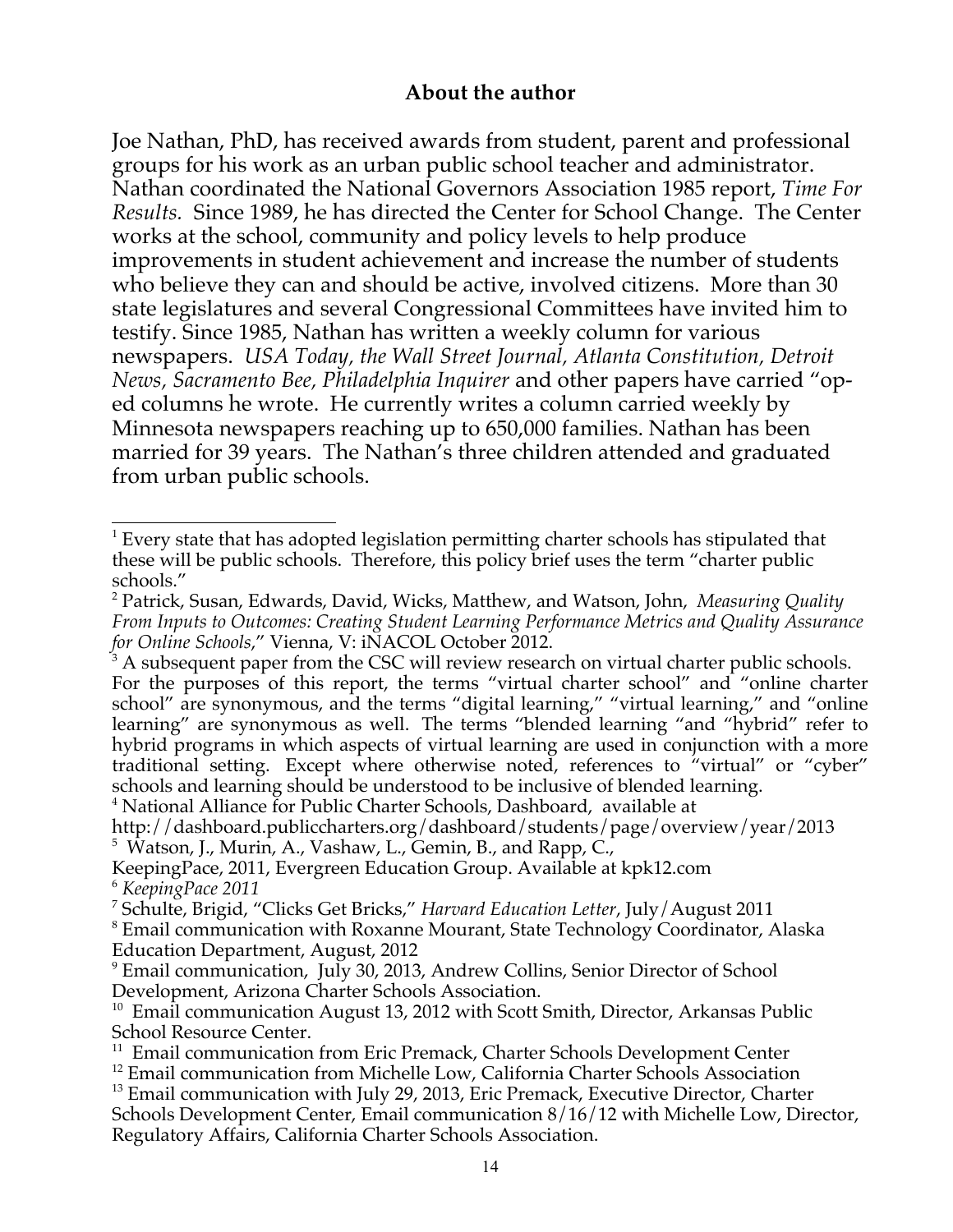<sup>15</sup> Email communication, August 21, 2012, Rebecca Tabor, Delaware Governor's Office <sup>16</sup> Email communication, August 2012, Cheri Shannon, Director, Florida Charter School Alliance.

 $17$  KeepingPace, 2011, p. 17.

<sup>18</sup> Email communications, August 2012, Tony Roberts, President/CEO and Andrew Lewis, Executive Vice President, Georgia Charter School Association.

<sup>19</sup> Email communication, August 2012, Lynn Finnegan, Executive Director, Hawaii Public Charter Schools Network.

 $20$  Email communication, August 22, 2012, Diane Demarest, Executive Director, Idaho Charter School Network.

<sup>21</sup> Email communication, August 14, 2012, Andrew Broy, President, Illinois Network of Charter Schools.

<sup>22</sup> Jenco, Melissa, "State bans new online charter schools for 1 year," Chicago Tribune, May 27, 2013

<sup>23</sup> Email communications, August 13, 2012, August 11, 2013, Russ Simick, Executive Director, Indiana Charter School Association.

<sup>24</sup> Email communication, October 8, 2012, Janet Boyd, School Improvement Consultant, Iowa Department of Education.

 $^{25}$  Email communication,  $8/31/12$ , Jessica Noble, Education Program Consultant, Kansas Department of Education

 $26$  Email communications August 2012 with Sarah Usdin and Caroline Roemer, Executive Director, Louisiana Association of Public Charter Schools.

 $27$  Email communications August 10, 2013 and August 12, 2013 with Roger Brainerd, Executive Director, Maine Charter School Association

 $28$  Phone conversation July 22, 2013 with Susan Hargrave, Coordinator of Digital Learning and Accessibility," Massachusetts Department of Education, email communications August 5, 2013 with Ms. Hargrave and with Luis Rodriguez, Director, Office of Digital Learning, Massachusetts Department of Elementary and Secondary Education.

 $29$  Email communication, August 2012, Dan Quisenberry, President, Michigan Public School Academies

<sup>30</sup> Email communication, August, 2012, Eugene Piccolo, Executive Director, Minnesota Association of Charter Schools.

 $31$  www.auditor.leg.state.mn.us/ped/2011/k12oll.htm

 $32$  Email Communication, August 12, 2013, Patrice Guilfoyle, Communications Director, Mississippi Department of Education.

<sup>33</sup> Email communication, August, 2012, Earl Simms, Director of Advocacy and Communications, Missouri Charter Public School Association.

<sup>34</sup> Email communication, August 25 2012, Steve Canavero, Director, Nevada Public Charter School Authority.

<sup>35</sup> Email communication, August 28, 2012, Michelle Gauthier, Charter School Office, New Hampshire Department of Education.

<sup>36</sup> Email communications, August 28, 2012 and August 12, 2013, Carlos Perez, President, New Jersey Charter School Association.

 $37$  The New Mexico report is item #6 at

http://www.nmlegis.gov/lcs/lesc/lescbriefs.aspx?Date=7N%2f25%2f2012+12%3a00%3a0  $0+A-M$ 

 $38$  Email communication, August 1, 2013, from James Merriman, CEO, New York City Charter School Center. Email communication August 2, 2013 from Bill Phillips, President, Northeast Charter Schools Network.

<sup>39</sup> *KeepingPace 2011*, p. 18.

 $\overline{a}$  $14$  Email communication, August, 2012, with Jim Griffin, Director, Colorado Charter School Association.